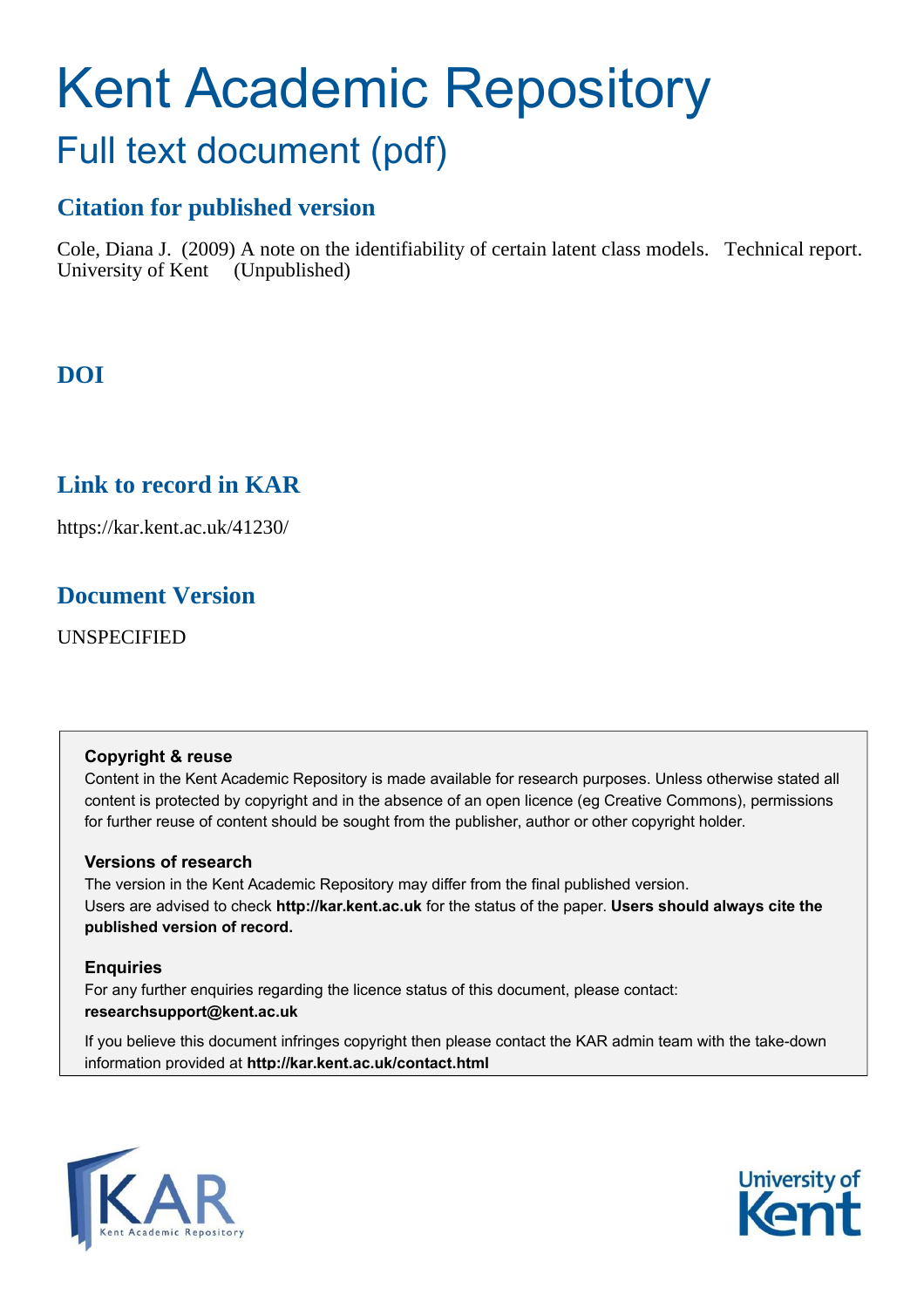# A note on the identifiability of certain latent class models

Diana Cole

IMSAS, University of Kent, Canterbury, UK

#### Abstract

Wiering (2005, Statistics and Probability Letters, 75, 211-218) provides conditions for the identifiability of a class of latent models. Here we derive an alternative more general method of proving this result, which is based on standard identifiability methods involving forming Jacobians.

Key words: Computer algebra, identifiability, Latent class model, Maple, symbolic algebra

#### 1 Introduction

Wieringen (2005) examines the identifiability of a certain class of latent models using a set of results that are specific to this type of problem. Here we show how a general symbolic method, similar in concept to that used by Goodman (1974) for latent class models, can be used to determine the identifiability of this class of latent models. A parameterisation is identifiable if it is one-to-one. Identifiability can be further classified as locally and globally identifiable, where global refers to the identifiability holding for the whole parameter domain and local identifiability refers to the identifiability holding for a neighbourhood of the parameter domain.

The latent class of models of Wieringen (2005) is defined by the unconditional probability of manifest random variable  $\mathbf{X}_i = [X_{i1}, \ldots, X_{in}]$  occurring:

$$
P(\mathbf{X}_{i} = \mathbf{x}_{i}; \Psi) = \bar{\theta} \prod_{j=1}^{m} \begin{pmatrix} l_{j} \\ x_{ij} \end{pmatrix} \bar{\pi}_{j,0}^{l_{j} - x_{ij}} \pi_{j,0}^{x_{ij}} + \theta \prod_{j=1}^{m} \begin{pmatrix} l_{j} \\ x_{ij} \end{pmatrix} \bar{\pi}_{j,1}^{l_{j} - x_{ij}} \pi_{j,1}^{x_{ij}} \tag{1}
$$

Email address: d.j.cole@kent.ac.uk (Diana Cole).

Preprint submitted to Elsevier 26 August 2009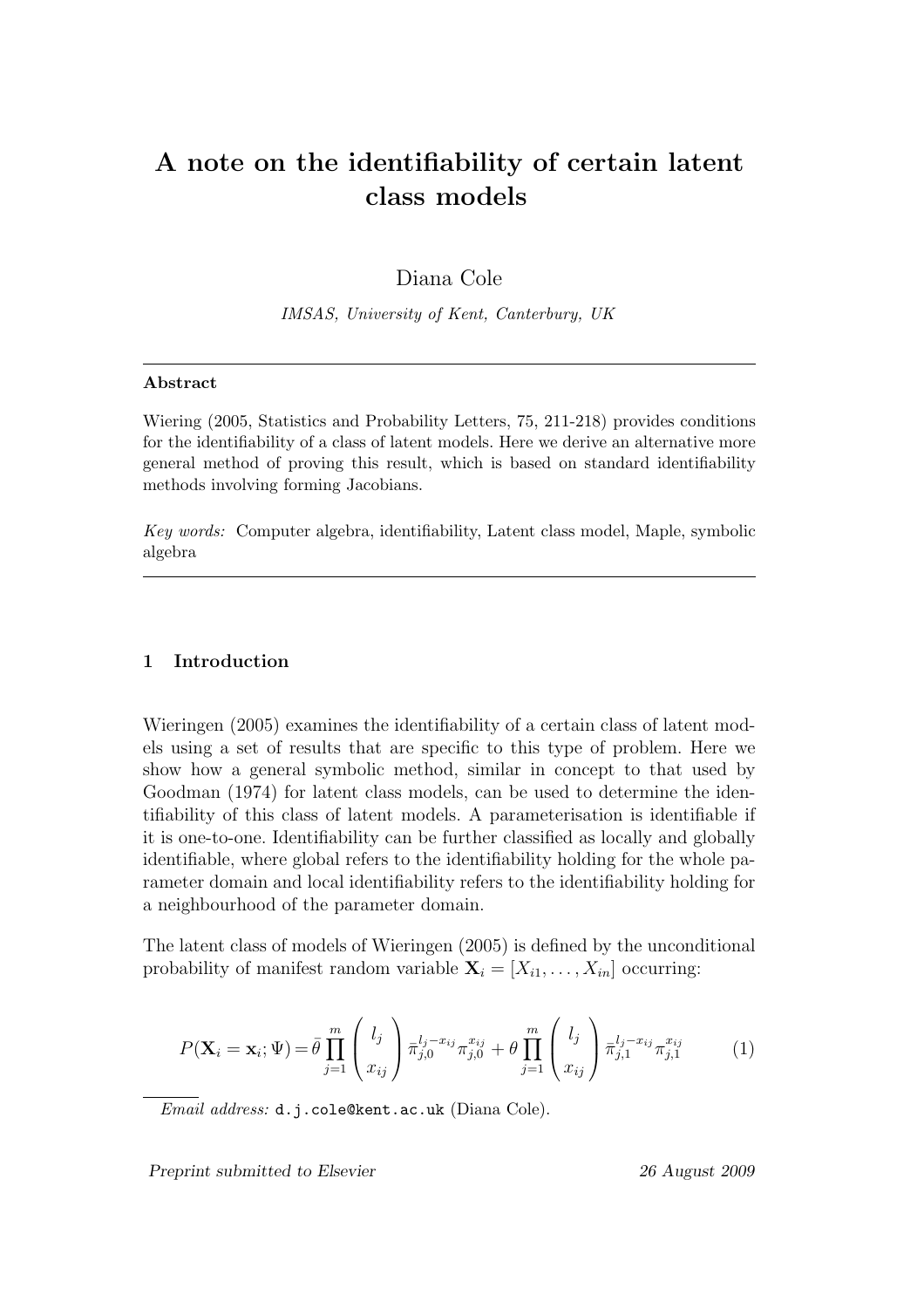with  $\bar{z} = 1-z$  and where the parameters are  $\Psi = [\theta, \pi_{1,1}, \ldots, \pi_{m,1}, \pi_{1,0}, \ldots, \pi_{m,0}].$ Wieringen (2005) show that the class of latent model is globally identifiable if

$$
-1 + \prod_{j=1}^{m} (l_j + 1) \ge 2m + 1,
$$
\n(2)

with the condition  $\pi_{i,0} \neq \pi_{i,1}$  for any j. Here we provide an alternative proof.

The alternative approach involves comparing the rank of a Jacobian matrix. This was first considered for latent models in Goodman (1974) although the origins of this method can be attributed to Rothenberg (1971). Here an extended version of this approach is used, where a Jacobian matrix is formed by differenting an exhaustive summary of the model with respect to the parameters, with an exhaustive summary defined as a vector that uniquely defines the model. Regardless of the exhaustive summary used, the model will be nonidentifiable if the rank of the Jacobian is less than the number of parameters (Cole & Morgan, 2009a). An exhaustive summary for this class of latent models are the  $P(\mathbf{X}_i = \mathbf{x}_i; \Psi)$  given by equation (1). This exhaustive summary consists of  $\prod_{j=1}^m (l_j+1)$  elements. Due to the constraint  $\sum P(\mathbf{X}_i = \mathbf{x}_i; \Psi) = 1$ , a simpler exhaustive summary can be created by removing one of the  $P(\mathbf{X}_i = \mathbf{x}_i; \Psi)$ . As there are  $2m+1$  parameters and only  $\prod_{j=1}^{m} (l_j + 1) - 1$  elements in this simpler exhaustive summary, it is obvious that a model would be non-identifiable if inequality (2) does not hold (Wieringen, 2005, Remark 5). The alternative proof that the class of latent models is actually globally identifiable if inequality (2) holds is given in Section 2. The symbolic algebra involved in the proof is executed using the symbolic algebra package Maple; the Maple worksheet is available as supplementary material.

### 2 Extended Jacobian Method

Proving global identifiability is achieved by first finding a simpler exhaustive summary for specific values of m and  $l_i$  using reparameterisation of the original model (Cole & Morgan, 2009a) and then generalising these results for any m and  $l_i$  using the extension theorem (Catchpole & Morgan, 1997, Theorem 6). Consider the case when  $m = 3$  and  $l<sub>j</sub> = 1$  for all j. This particular case is considered as a model for a naive Bayesian network (Whiley, 1999, Chapter3). Using reparameterisation Cole & Morgan (2009a) show that a simpler exhaustive summary is

$$
\mathbf{s} = \left[\theta, \bar{\theta}\pi_{1,0}, \theta\pi_{1,1}, \bar{\theta}\pi_{1,0}\pi_{2,0}, \theta\pi_{1,1}\pi_{2,1}, \bar{\theta}\pi_{1,0}\pi_{2,0}\pi_{3,0}, \theta\pi_{1,1}\pi_{2,1}\pi_{3,1}\right]^T. \tag{3}
$$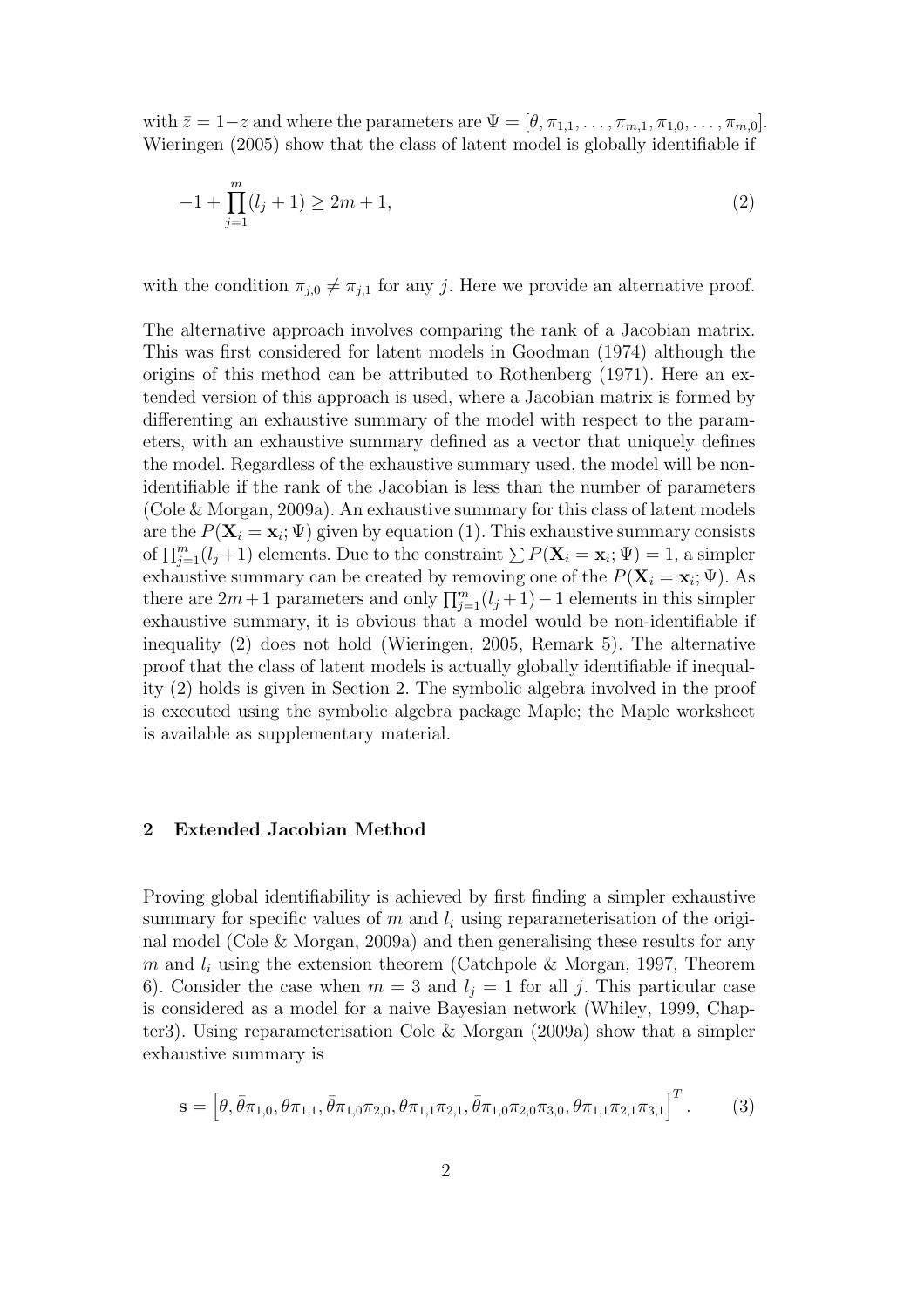Next consider changing  $l_1 = 1$  to  $l_1$ . The exhaustive summary consisting of the  $P(\mathbf{X}_i = \mathbf{x}_i; \Psi)$  given by equation (1) can be split into two parts. First consider the exhaustive summary terms derived from  $x_{i1} = l_i$  and  $x_{i1} =$ 0. These terms are reparameterised in terms of  $s_i$  from equation (3). This reparameterised part of the exhaustive summary is differentiated with respect to the 7  $s_i$  and the resulting derivative matrix is found to have rank 7. The rest of the exhaustive summary terms form the second part, as know new  $s_i$ parameters are added this is a trivial application of the extension theorem (Catchpole & Morgan, 1997, remark 7) and therefore the extended model also has full rank 7 (see Maple worksheet for details). Similar results would hold for changing a different  $l_j$  or for changing two or more  $l_j$ . Therefore (3) is a exhaustive summary for any  $l_j$ .

As m increases the exhaustive summary can be extended to

$$
\mathbf{s}^{e} = \begin{bmatrix} \theta \\ (1 - \theta)\pi_{1,0} \\ \theta\pi_{1,1} \\ (1 - \theta)\pi_{1,0}\pi_{2,0} \\ \theta\pi_{1,1}\pi_{2,1} \\ \vdots \\ (\theta\pi_{1,1}\pi_{2,0} \dots \pi_{m,0}) \\ \theta\pi_{1,1}\pi_{2,1} \dots \pi_{m,1} \end{bmatrix} .
$$
 (4)

as long as  $\pi_{i,0} \neq \pi_{i,1}$  for all i. This can also be shown to be true using the extension theorem. (The details for which are given in the Maple worksheet).

The exhaustive summary given by equation (4) can then be differentiated with respect to the original parameters to form a Jacobian matrix. If the rank of this Jacobian matrix is less than the number of parameters then the latent model is non-identifiable. This is confirmed to be true for  $m \geq 3$  in the Maple worksheet. Theorem 7 of Cole & Morgan (2009a) states a model is globally identifiable if there is a unique solution to  $s^e = k$  (where  $s^e$  is an exhaustive summary the same length as the number of parameters). Here the unique solution is of the form  $\theta = k_1, \pi_{1,0} = \frac{k_2}{1-k_1}, \pi_{1,1} = \frac{k_3}{k_1}$  $\frac{k_3}{k_1}, \ldots, \pi_{m,1} = \frac{k_{2m+1}}{k_{2m-1}}$  $\frac{k_{2m+1}}{k_{2m-1}}.$ Therefore this latent model class is always globally identifiable for  $m \geq 3$ . The cases  $m = 2$  and  $m = 1$  are show in a similar vein in the Maple worksheet.